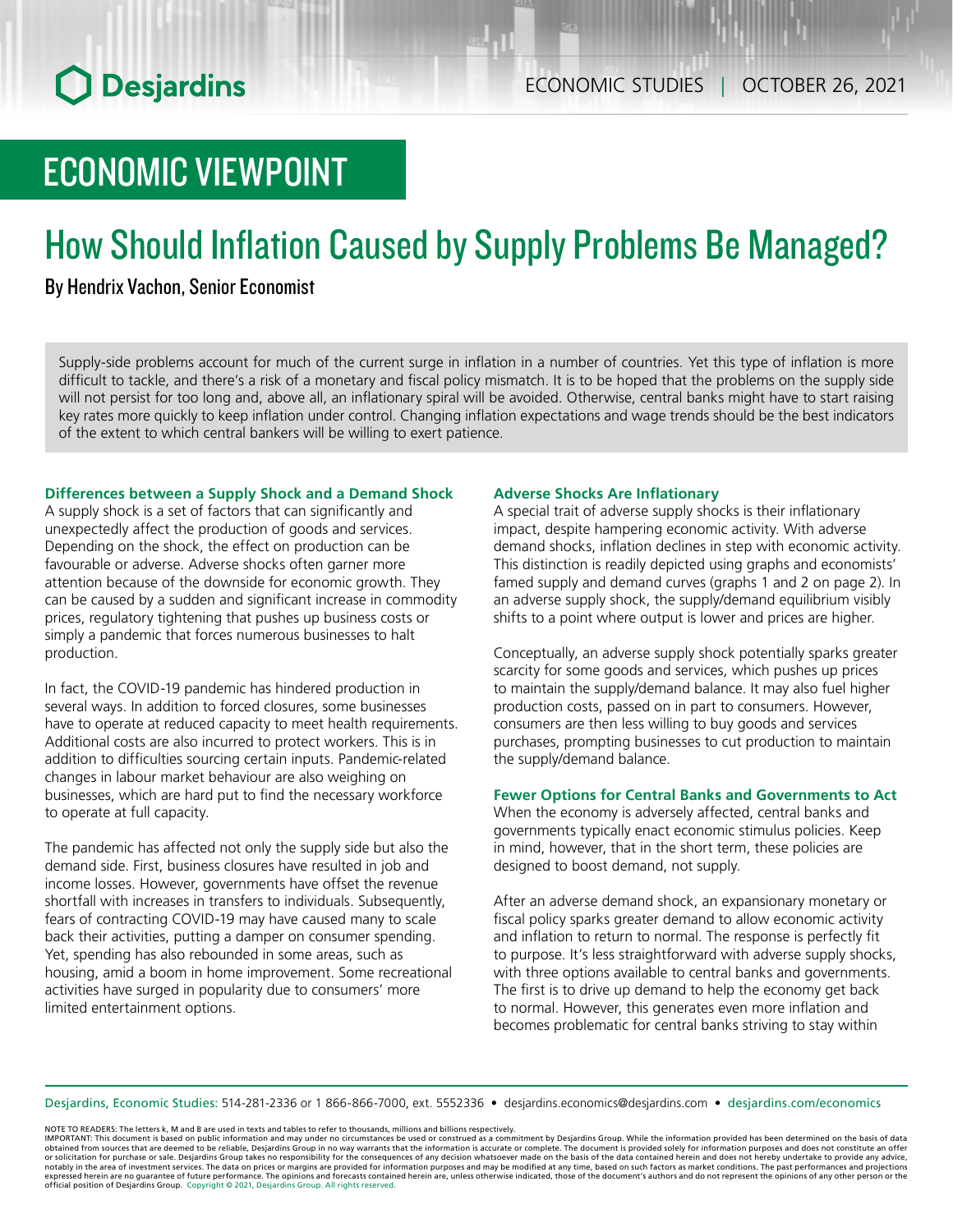### **Desjardins**

### ECONOMIC STUDIES

### GRAPH 1

An adverse supply shock reduces real GDP and increases inflationary pressures



Source: Desjardins, Economic Studies

### GRAPH 2

An adverse demand shock reduces real GDP and reduces inflationary pressures



Source: Desjardins, Economic Studies

a target range for inflation (graph 3). The second option is to tamp down demand to meet the inflation target. However, this further dampens economic activity (graph 4). Lastly, they can also sit on their hands, particularly where shocks are short-lived. Higher-than-desired inflation will persist for a while, with activity remaining shy of normal levels. In short, there's no magic bullet for dealing with a supply shock.

In response to the pandemic, central bankers and governments around the world have tended to be highly interventionist. Interest rates were slashed in short order and asset purchase programs adopted, with governments embarking on a spending spree. All of this fuelled demand, which needed it. Most countries saw the economy recoup the lion's share of losses. However, supply has also been constrained by the pandemic which is part of the explanation why inflation is above target today. On top of this, there's now a new supply shock linked to surging energy prices.

### **Danger of Sparking an Inflationary Spiral**

As the economy recovers, governments have already begun winding down support measures. Projected deficits for 2021

### GRAPH 3





Source: Desjardins, Economic Studies

### GRAPH 4

After a supply shock, restricting demand to curb inflation would further reduce real GDP



Source: Desjardins, Economic Studies

### GRAPH 5

### Deficits expected to fall in most G7 countries

Observed and projected general government deficits in 2020, 2021 and 2022 In % of GDP



and 2022 will be smaller than last year's (graph 5). Central banks have also begun or are considering tapering support measures. The rise in bond yields has already tightened financial conditions. But is this enough to keep inflation from getting too comfortably above target?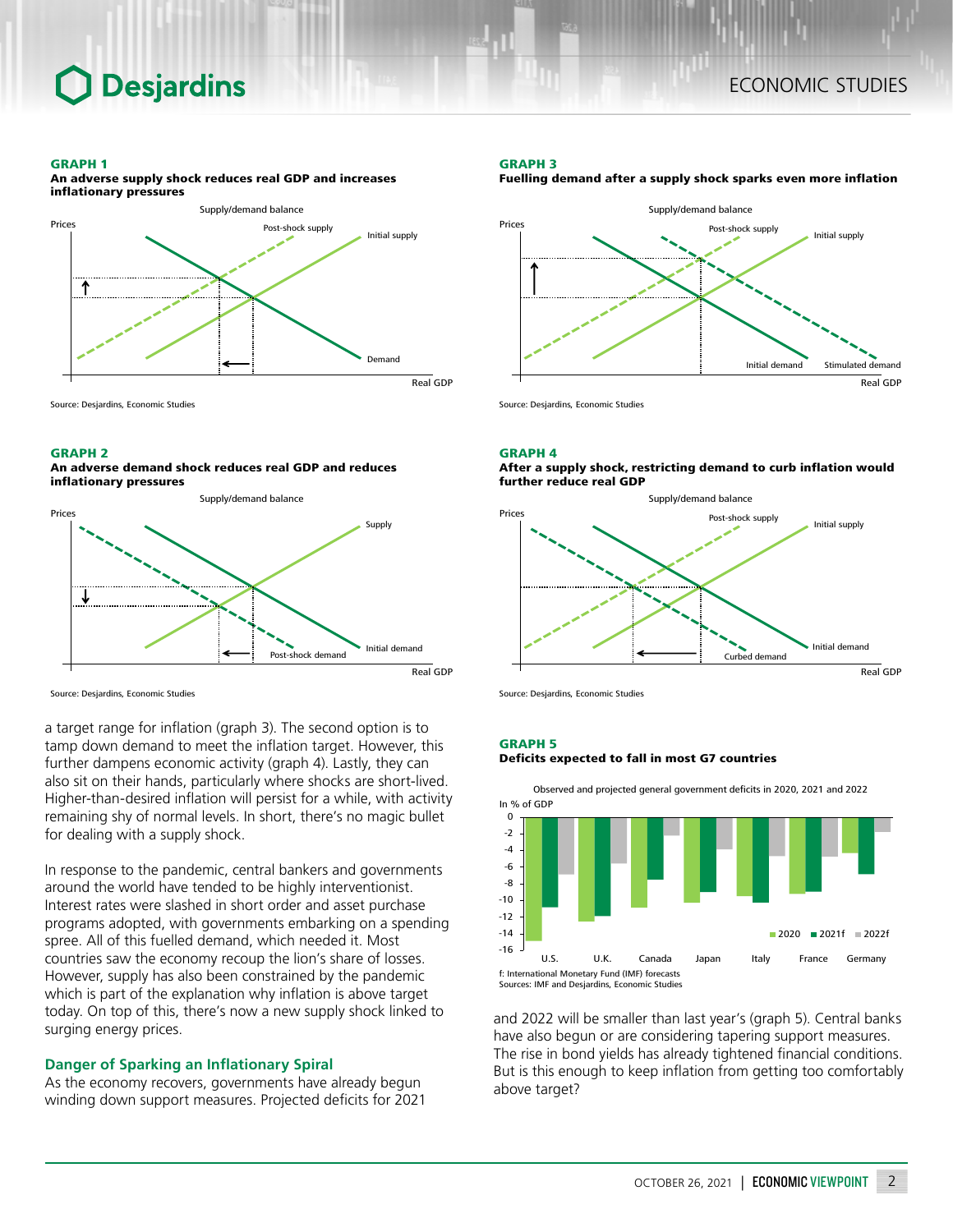### **O** Desjardins

The best-case scenario would be for a swift clear-up of current supply constraints. Inflation could than more readily fall back without precipitous central bank or government interventions.

However, the too slow pace of global vaccination against COVID‑19, the risk of new variants and the loss of vaccine efficacy over time heighten the risk of a prolonged pandemic and with it, supply-side problems. This may test central bankers' patience in the coming months. On a more encouraging note, waves of infection tend to be smaller and smaller with fewer economic restrictions required. And even if COVID‑19 were to become endemic, supply problems could gradually fade, as companies find ways to operate as normally as possible despite the virus. They could also find solutions to constraints such as chip shortages and ballooning sea freight costs.

As for energy prices, pressures could ease in the coming months if production picks up sufficiently. For oil, the International Energy Agency forecasts a production surplus for next year (graph 6). However, there is greater uncertainty for natural gas, particularly in Europe. There are also concerns that power generation will be under pressure in some emerging markets over the winter, potentially disrupting manufacturing output.

### GRAPH 6 Oil market expected return to surplus situation in 2022



production agreement and the continuation of sanctions against Iran. Sources: IEA and Desjardins, Economic Studies

Stabilizing supply-side problems, without a complete reversal, would be enough to improve the inflation picture, however. As the inflation rate reflects price changes over a year, it will start to moderate if monthly price changes fall back to more normal levels. This may be what we're beginning to see in the United States and Canada. The next few months may confirm or debunk this scenario. Past price increases will not necessarily disappear, but they may at least gradually give way to smaller hikes in inflation rate calculations as time goes on.

Other scenarios are much less rosy and would further test central bankers' patience. Recent price increases could spread to a growing number of goods and services, further entrenching

the inflation problem. An inflationary spiral could set in fuelled by successive price and wage adjustments. There would be no comparison to the inflationary spiral of the 1980s, but it could still help keep inflation near current levels for an extended period of time. An increase in inflation expectations would be another aggravating factor.

### **Indicators of an Inflationary Spiral**

Consumer price data already show that price increases are spreading to a growing range of goods and services. In the United States, where the inflation rate is currently the highest among the major advanced economies, increases for about a third of the consumption basket are above 4% (graph 7). In Canada, prices rose for over 50% of the consumption basket exceed 3% (graph 8). Note that the 3% threshold is the upper limit of the Bank of Canada's (BoC) inflation target range.





Sources: Bureau of Labor Statistics and Desjardins, Economic Studies

### GRAPH 8





For wages, two mechanisms could support an acceleration. First, in response to higher inflation, workers could demand bigger wage increases. Then there are labour shortages, resulting not only from the pandemic, but also from demographic shifts.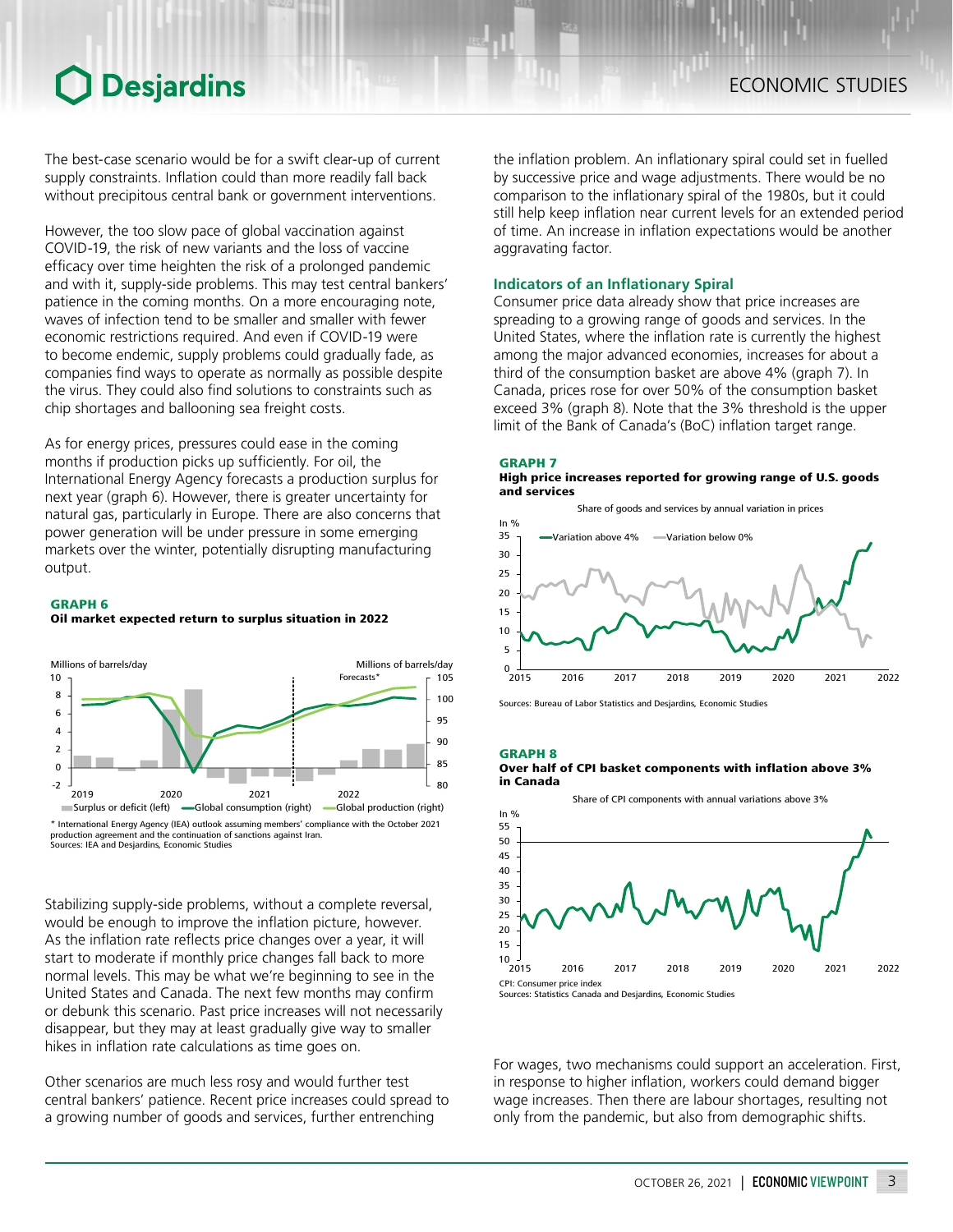### Desjardins

Employment rates are likely to make a limited recovery in a number of countries, particularly the United States.<sup>1</sup>

U.S. wage data already point to the beginning of an acceleration. However, the data must be interpreted with caution. High volatility has been observed in the average wage over the past year and a half due to greater movement in low-wage jobs. The data for median wages has been less volatile over this period and may paint a more accurate picture. It currently highlights a rise in wages not seen since 2007 (graph 9). Whether the trend continues in the next few months and is also reported in several other countries as more data is released will be interesting to see. In Canada, the BoC's *Business Outlook Survey* shows an increase in expected wages (graph 10). Of the firms surveyed, 57% expect stronger wage growth, while only 8% expect the opposite.

### GRAPH 9

### U.S. median wage growth at highest since 2007



Sources: Bureau of Labor Statistics, Federal Reserve Bank of Atlanta and Desjardins, Economic Studies

### GRAPH 10

#### Canadian businesses expect to have to raise wages faster



In  $\frac{0}{6}$ Share of firms expecting wages to accelerate minus those expecting wages to decelerate

Note that the effect of accelerating wages is not in itself a bad thing. It would help workers maintain or grow their purchasing power. However, productivity gains should ideally accompany rising wages to stave off further price increases in goods and services. U.S. productivity data is quite encouraging (graph 11). It remains to be seen whether the picture will stay the same once we're further along in the labour market recovery. Unfortunately, the same cannot be said of Canada. Having a tougher time hiring workers in recent quarters likely forced U.S. firms to find ways to produce more despite being short-handed. This may not be sustainable.

### GRAPH 11





Sources: Bureau of Labor Statistics and Desjardins, Economic Studies

Even without sustained productivity gains, the risk of an inflationary spiral could remain limited if multiple businesses had the capacity and intention to absorb a decent portion of wage increases into their profit margins. Currently, non-financial corporate profits account for 16% of GDP in the United States, a historically high share (graph 12). However, this is only a general picture. Industries with slimmer profit margins may find it more difficult to absorb wage increases, and industries with less competition may find it easier to pass on additional costs to customers.

### GRAPH 12

#### Corporate profits are high, which could ease the pressure on consumer prices

Pre-tax profits of U.S. non-financial businesses In % of GDP of non-financial businesses





Sources: Bureau of Economic Analysis and Desjardins, Economic Studies

<sup>1</sup> For more information, see: *[The U.S. Job Market: A Recovery Where](https://www.desjardins.com/ressources/pdf/pv210924-e.pdf?resVer=1632491196000)  [Underemployment and Labour Shortage Coexist](https://www.desjardins.com/ressources/pdf/pv210924-e.pdf?resVer=1632491196000)*, Desjardins, Economic Studies, *Economic Viewpoint*, September 24, 2021, 8 p.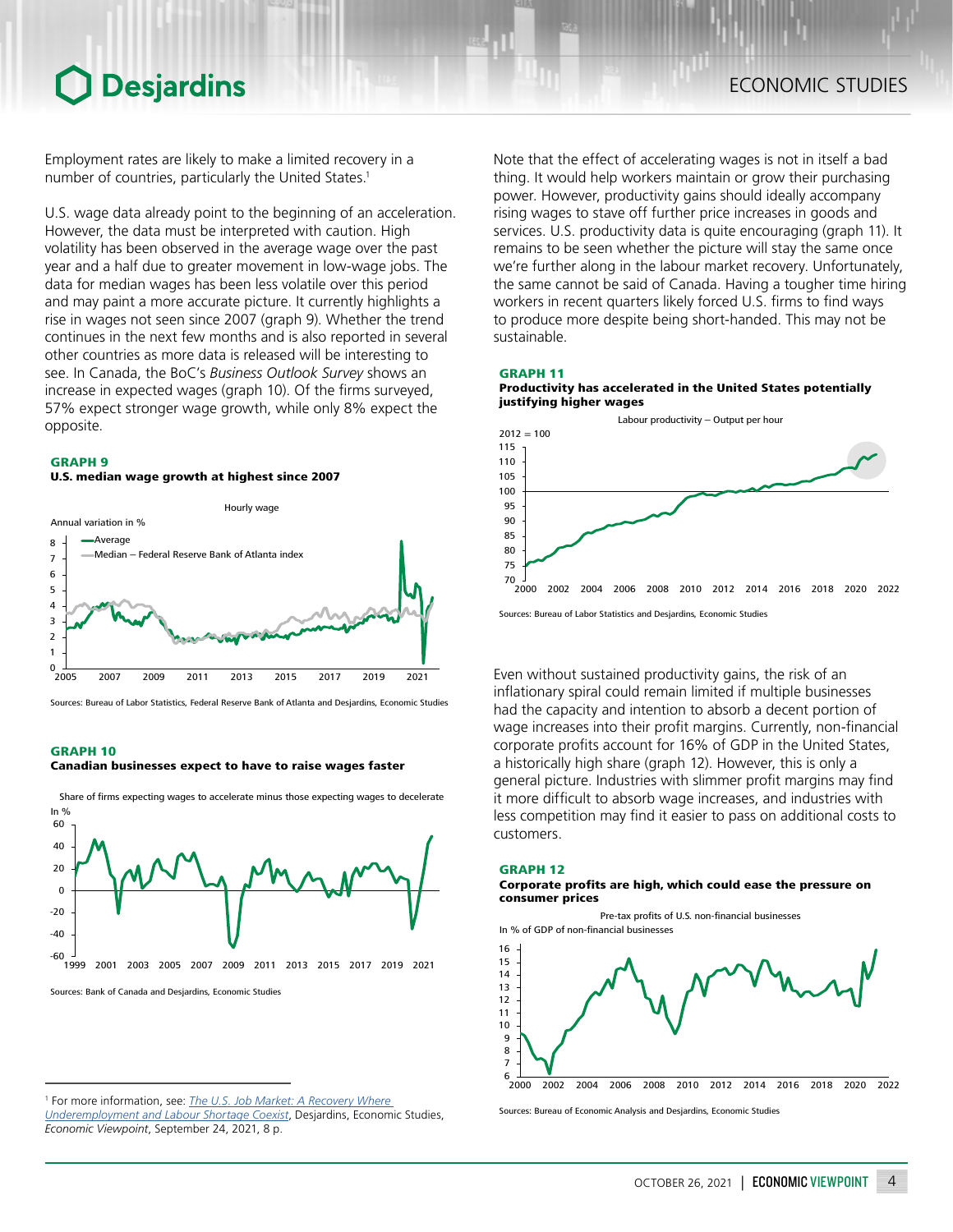## **O** Desjardins

Lastly, inflation expectations will also influence how long price increases remain an issue. Typically, the more price hikes are anticipated by people and businesses, the more likely they are to materialize. There are a few indicators that track inflation expectations. First, bond market data can provide an estimate of expected inflation. For example, in the United States, the difference between the nominal 10‑year bond yield and the real yield suggests that expected inflation for the next few years rose in the late spring and early summer, and levelled off afterward (graph 13). It's still a tad higher than what we've been accustomed to seeing for a number of years.

### GRAPH 13





Other indicators reveal a more sustained increase in inflation expectations in the United States. This is the case for the University of Michigan and Federal Reserve Bank of Atlanta indexes (graph 14). However, increases in expectations appear to be smaller over longer horizons. This reflects favourably on central banks' credibility in keeping inflation in check. That being said, the Federal Reserve Bank of New York's increase in threeyear expectations sparked jitters recently. In Canada, a BoC survey reports an increase in short- but not long-term inflation expectations (graph 15).

### GRAPH 14

### U.S. consumers and businesses revising inflation expectations upward, but mostly short term

Inflation expectations



\* University of Michigan consumer confidence index; \*\* Federal Reserve Bank of Atlanta; \*\*\* Federal Reserve Bank of New York. 2010 2011 2012 2013 2014 2015 2016 2017 2018 2019 2020 2021 2022

Sources: University of Michigan, Federal Reserve Bank of Atlanta, Federal Reserve Bank of New York and Desjardins, Economic Studies

### GRAPH 15

Canadian long-term inflation expectations still appear firmly rooted



Sources: Bank of Canada and Desjardins, Economic Studies

### **Trending toward Earlier Interest Rate Hikes? Let's Not Rule It Out…**

Any move by central banks to give up on inflation would be surprising. Low, stable and predictable inflation is key to longterm economic prosperity.<sup>2</sup> If indicators were to signal more convincingly that we're headed for a prolonged period of high inflation, many central banks would likely bring forward or accelerate monetary tightening.

Developments in supply constraints, wage growth and inflation expectations, particularly over the longer term, will continue to be closely monitored. That does not factor in the savings glut built up during the pandemic, which could become another inflation driver in a few quarters if consumers go on a spending spree.

We recently moved up our forecast for a first rate hike in Canada to July 2022 (previously October 2022). In the United States, we now consider that the first hike could occur in September 2022 (previously December 2022). Financial markets are positioning themselves for even earlier tightening, particularly in Canada, with a fully priced-in increase for the April 2022 monetary policy meeting (graph 16 on page 6). Markets are also betting on three rate hikes in Canada by September 2022. Among major advanced economies, expectations of monetary tightening are strongest in the United Kingdom (graph 17 on page 6). This market adjustment follows a fairly strong signal from the Governor of the Bank of England that he will not let inflation deviate from its target for too long.

In any event, the effect these interest rate hikes would really have is what ultimately matters. As we've seen, they would do nothing to resolve supply-side issues. They'd dampen demand and economic growth. The main advantage of hiking key rates

<sup>2</sup> For more information, see: *[Low, Stable and Predictable Inflation Is](https://www.desjardins.com/ressources/pdf/pv210629-e.pdf?resVer=1624973023000)  [Still a Winning Strategy in the Long Run](https://www.desjardins.com/ressources/pdf/pv210629-e.pdf?resVer=1624973023000)*, Desjardins, Economic Studies, *Economic Viewpoint*, June 29, 2021, 4 p.